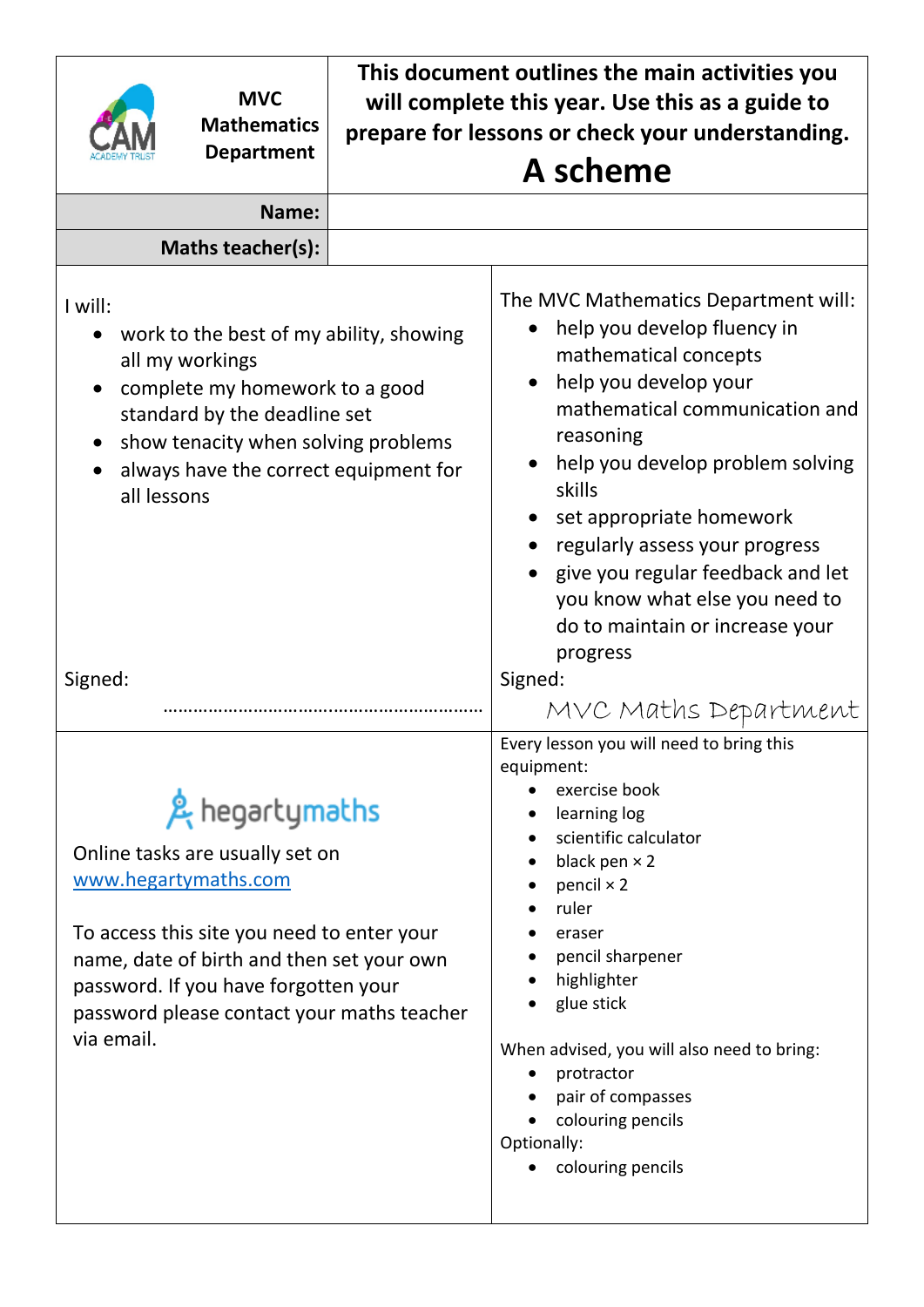|               | HW | <b>Objectives Autumn</b>                                                                   | <b>Hegarty Tasks</b> |
|---------------|----|--------------------------------------------------------------------------------------------|----------------------|
|               |    | <b>Read and write</b> any numbers up to one million in words and figures,                  |                      |
|               |    | taking care to spell words correctly                                                       |                      |
|               |    | Recall my <b>times tables</b> up to $12x12$                                                |                      |
|               |    | Find factors and multiples of numbers                                                      | 27                   |
|               |    | Order numbers with two decimal places and put them on a number line                        |                      |
| ANum1         |    | Multiply and divide any number by 10, 100 or 1000                                          | 15                   |
|               |    | Read and write amounts of <b>money</b> , and do money calculations                         | 743,744              |
|               |    | Read 12 and 24 hour clock times, and tell the time exactly                                 |                      |
|               |    | Explain when to add, subtract, multiply or divide to solve a problem                       |                      |
|               |    | Use the symbols =, $\neq$ , <, and >                                                       |                      |
|               |    |                                                                                            |                      |
|               |    | Use a <b>formula</b> written in words                                                      |                      |
|               |    | Use letters to represent numbers I don't know                                              |                      |
| AAIg1         |    | Work out an expression if I'm told what number the letter stands for Eg if                 |                      |
|               |    | $a=5$ , then $a+3=8$                                                                       |                      |
|               |    | Write algebra in a shorter way, eg a+a+a=3a, a+2b+3a=4a+2b                                 | 156                  |
|               |    |                                                                                            |                      |
|               |    | Estimate the size of any angle to the nearest $10^{\circ}$                                 |                      |
|               |    | Sketch an estimate of an angle to within $10^{\circ}$                                      |                      |
|               |    | Use a protractor to accurately draw or measure acute and obtuse angles<br>within $1^\circ$ |                      |
|               |    |                                                                                            |                      |
| AGeom1        |    | Use the fact that angles on a straight line sum to $180^\circ$ to find missing<br>angles   |                      |
|               |    | Recognise which nets make cubes and which do not.                                          |                      |
|               |    | Make a 3D shape by using its net (Eg: prism or cuboid)                                     | 833                  |
|               |    | Construct shapes (including nets) using a pencil, ruler and protractor                     |                      |
|               |    |                                                                                            |                      |
|               |    | Ask questions, plan how to answer them and how to collect the data                         |                      |
|               |    | required                                                                                   |                      |
|               |    | Make a tally chart and frequency table                                                     | 401                  |
| <b>AData1</b> |    | Draw a <b>bar</b> chart and label the axes                                                 |                      |
|               |    | Draw a bar chart for grouped data                                                          |                      |
|               |    | <b>Explain</b> what a bar chart shows                                                      |                      |
|               |    |                                                                                            |                      |

| <b>Number</b> | Algebra | Geometry | Data | <b>Revision</b> | Total |   |
|---------------|---------|----------|------|-----------------|-------|---|
|               |         |          |      |                 |       | % |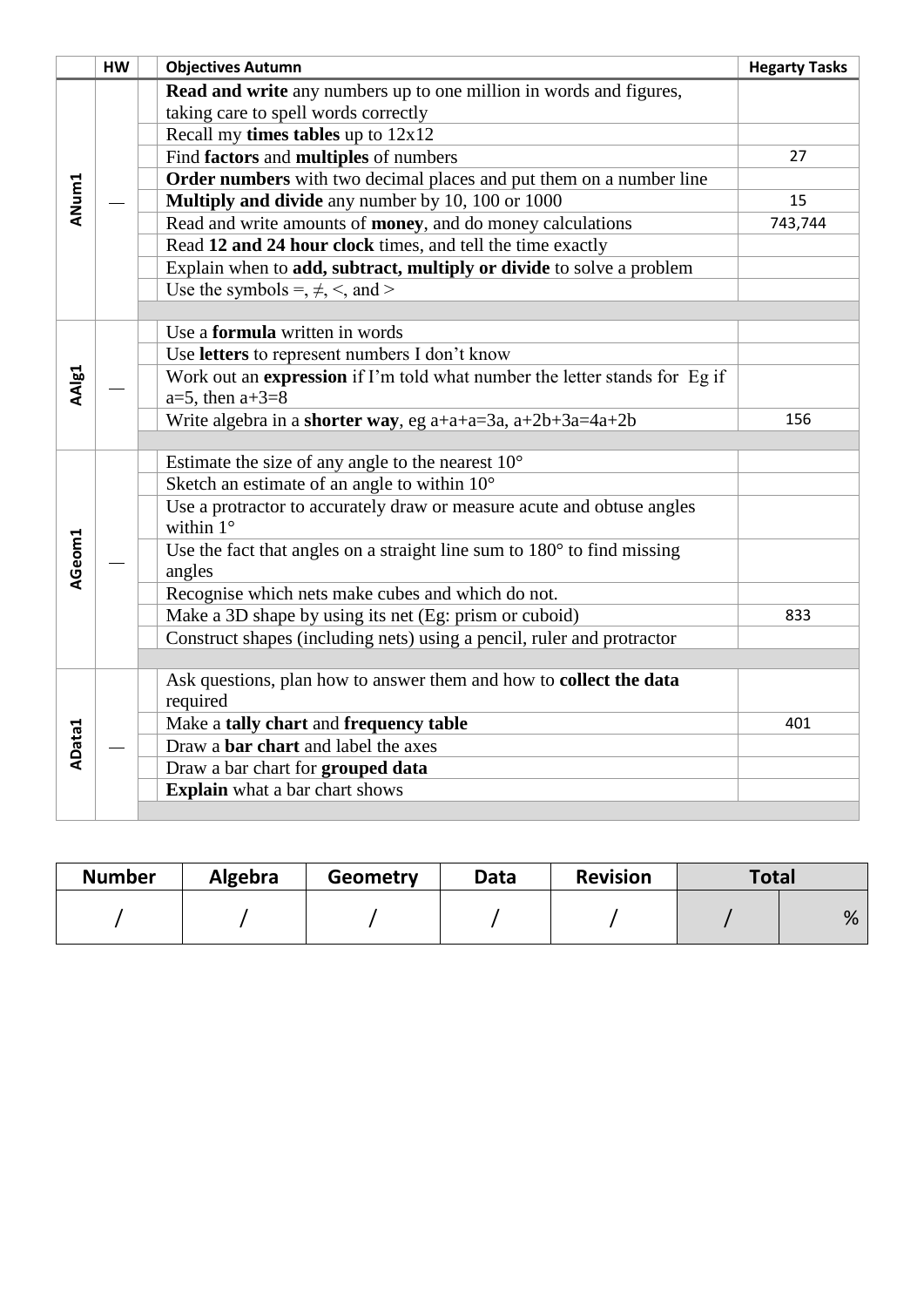|               | <b>HW</b> | <b>Objectives Spring</b>                                                    | <b>Hegarty Tasks</b> |
|---------------|-----------|-----------------------------------------------------------------------------|----------------------|
|               |           | Work out complements to 100, 1000, 360                                      |                      |
|               |           | Recall my <b>times tables</b> up to $12x12$                                 | 10                   |
|               |           | Use tables to do mental division                                            | 11                   |
|               |           | Add and subtract 2 digit numbers in my head                                 |                      |
| ANum2         |           | Use a written method to add and subtract 3 digit numbers                    | 18,19                |
|               |           | Use a written method to add and subtract decimals                           | 47                   |
|               |           | Multiply a 2 digit number by a 1 digit number eg 14x5                       |                      |
|               |           | <b>Round</b> numbers to the nearest 1, 10 or 100                            | 17                   |
|               |           |                                                                             |                      |
|               |           | Use number machines with two steps                                          |                      |
|               |           | Use a number machine backwards                                              |                      |
| AAlg2         |           | Explain what inverse means                                                  | 177                  |
|               |           | Solve equations with letters on only one side                               |                      |
|               |           |                                                                             |                      |
|               |           | Find an area by counting squares                                            |                      |
|               |           | Find the area of an <b>unusual shape</b> by counting squares and estimating |                      |
|               |           | Find an area of a rectangle by working out length x width                   |                      |
| AGeom2        |           | Find the <b>perimeter</b> by measuring sides                                |                      |
|               |           | Find the <b>perimeter</b> when I'm told the <b>lengths</b> of the sides     |                      |
|               |           | Use the correct <b>units</b> for area and perimeter                         |                      |
|               |           |                                                                             |                      |
|               |           | Find the mode                                                               | 404                  |
|               |           | Find the median                                                             | 409                  |
| <b>AData2</b> |           | Find the range                                                              | 410                  |
|               |           | Describe a set of data using the mode, median and range                     |                      |
|               |           | Compare two sets of data using the range and the median or mode             |                      |
|               |           |                                                                             |                      |

| <b>Number</b> | <b>Algebra</b> | Geometry | Data | <b>Revision</b> | Total |   |
|---------------|----------------|----------|------|-----------------|-------|---|
|               |                |          |      |                 |       | % |